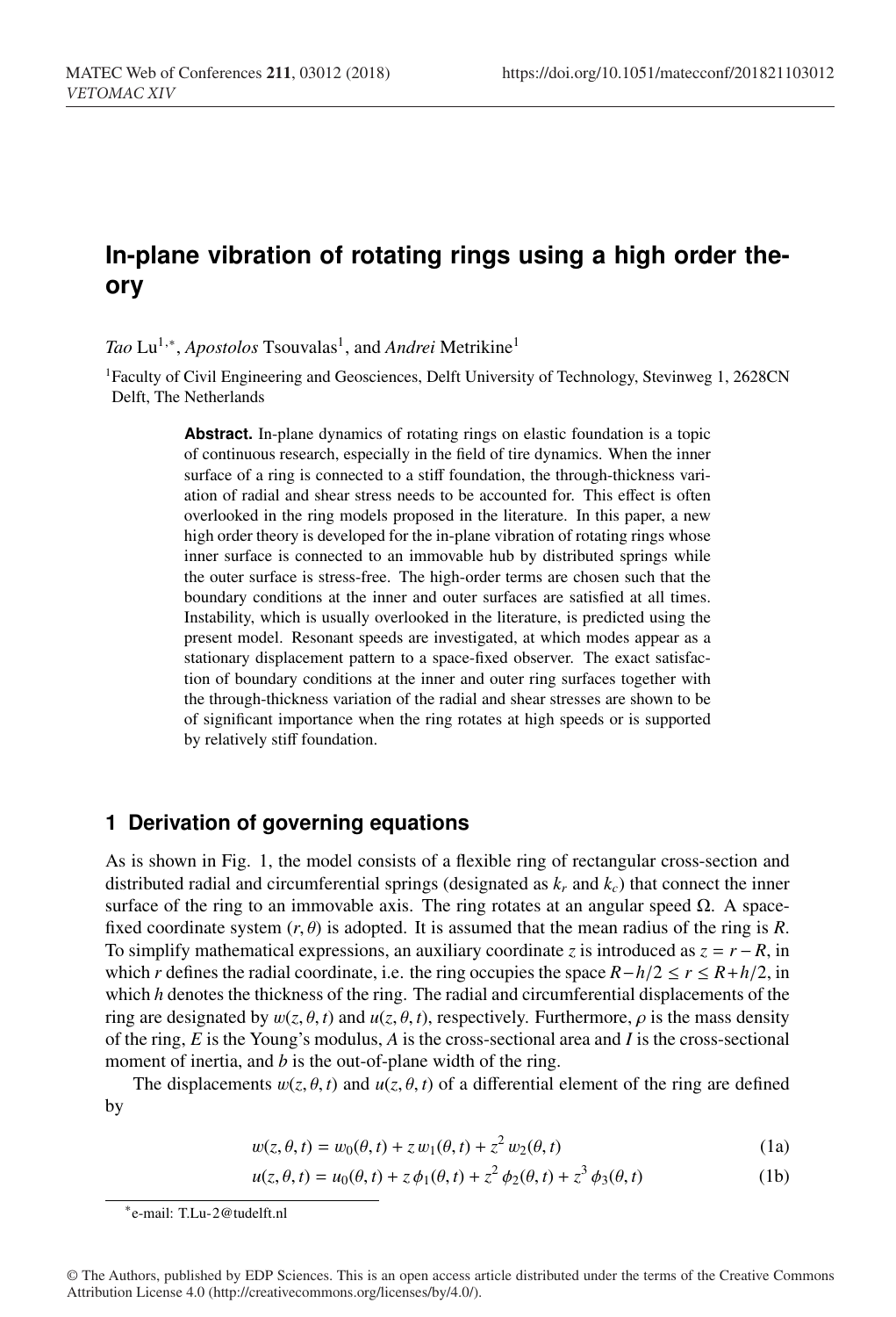

Figure 1. A rotating ring on an elastic foundation

in which  $w_0(\theta, t)$  and  $u_0(\theta, t)$  are the radial and circumferential displacements of the middle surface, respectively. The terms  $w_1(\theta, t)$ ,  $w_2(\theta, t)$ ,  $\phi_2(\theta, t)$  and  $\phi_3(\theta, t)$  are high order corrections of the radial and circumferential displacements which enable one to take into consideration the through-thickness variation of the radial and shear stresses.

According to [1], the nonlinear strain-displacement relation for the circumferential strain  $\varepsilon_{\theta}$ , the radial strain  $\varepsilon_r$  and the shear strain  $\gamma_{\theta r}$  of a differential element in the ring are given by

$$
\varepsilon_{\theta} = \varepsilon_0 + \frac{1}{2} (\beta)^2, \ \varepsilon_r = w_{,r} + \frac{1}{2} (u_{,r})^2, \ \gamma_{\theta r} = (1 - w_{,r}) u_{,r} - \beta \eta, \tag{2}
$$

with:

$$
\varepsilon_0 = \frac{u'}{r} + \frac{w}{r}, \ \beta = \frac{u}{r} - \frac{w'}{r}, \ \eta = 1 - \varepsilon_0,
$$
  

$$
u_{,r} = \frac{\partial u}{\partial z} = \phi_1 + 2z \phi_2 + 3z^2 \phi_3, \ w_{,r} = \frac{\partial w}{\partial z} = w_1 + 2z w_2.
$$
 (3)

Hereafter, the prime stands for the partial derivative with respect to  $\theta$ . Please note that all strain components are functions of  $(z, \theta, t)$ , e.g.  $\varepsilon_{\theta} \to \varepsilon_{\theta}(z, \theta, t)$ . The in-plane motions of a ring can either be considered as a plane strain or plane stress problem depending on the ratio  $b/h$ . When  $b/h \gg 1$ , the problem is essentially of the plane strain type. Without loss of generality, the isotropic linear elastic stress-strain relations are [2]:

$$
\begin{Bmatrix} \sigma_r \\ \sigma_\theta \\ \tau_{r\theta} \end{Bmatrix} = \begin{bmatrix} 2\mu + \bar{\lambda} & \bar{\lambda} & 0 \\ \bar{\lambda} & 2\mu + \bar{\lambda} & 0 \\ 0 & 0 & \mu \end{bmatrix} \begin{Bmatrix} \varepsilon_r \\ \varepsilon_\theta \\ \gamma_{r\theta} \end{Bmatrix}
$$
 (4)

in which  $\bar{\lambda} = \lambda$  for the plane strain configuration; and  $\bar{\lambda} = 2\mu\lambda/(2\mu + \lambda) = E v/(1 - v^2)$  for the plane stress case.  $\lambda$  and  $\mu$  are the Lamé constants of the material and  $\nu$  is the Poisson's ratio.

The inner surface of the ring is connected by means of distributed radial and circumferential springs to an immovable axis. The radial and shear stresses should be zero at the outer surface,

$$
\sigma_r|_{h/2} = 2\mu(\varepsilon_r|_{h/2}) + \bar{\lambda}(\varepsilon_r|_{h/2} + \varepsilon_\theta|_{h/2}) = 0, \tag{5a}
$$

$$
\tau_{\theta r}|_{h/2} = \mu \gamma_{\theta r}|_{h/2} = 0. \tag{5b}
$$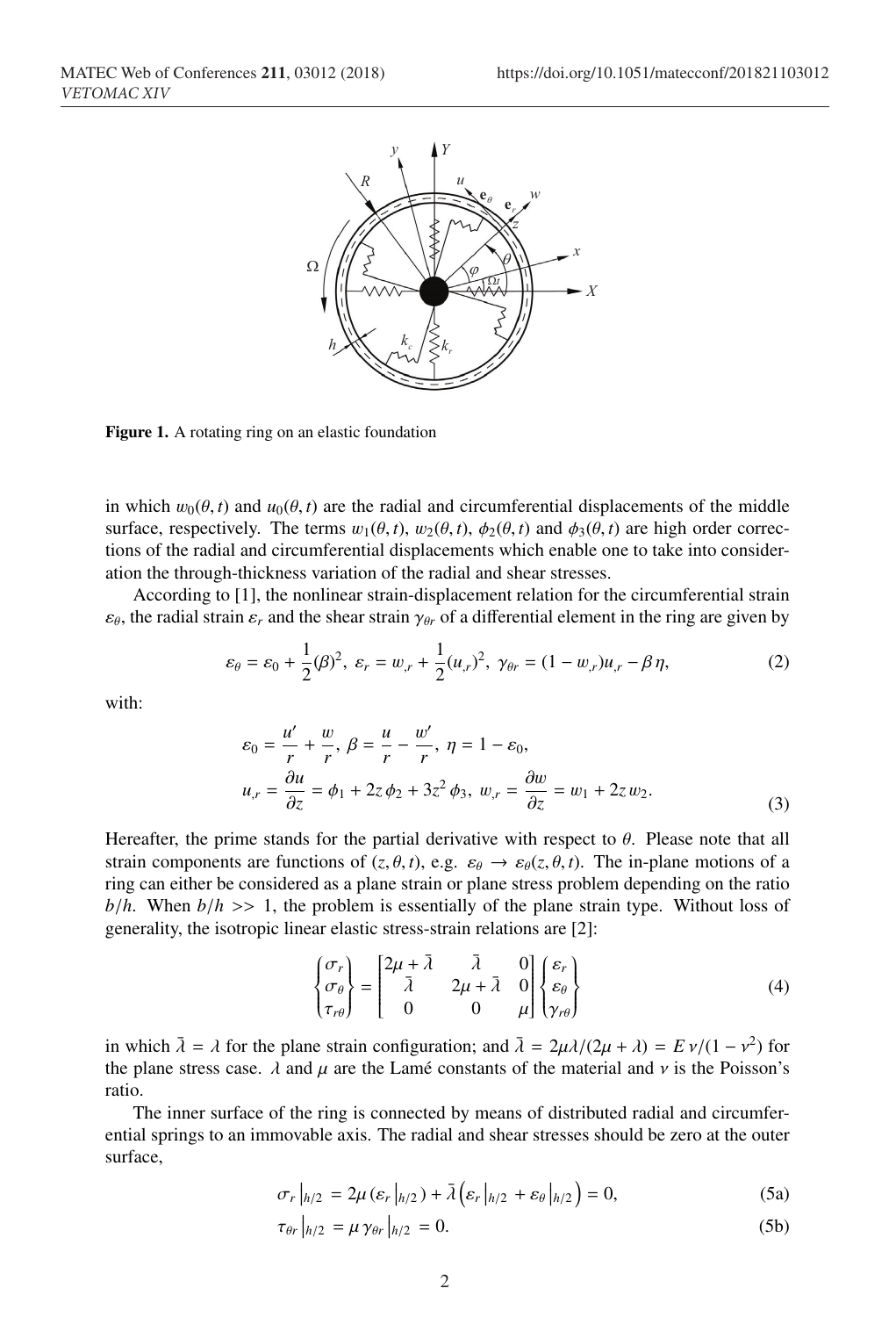The inner surface of the ring is connected to foundation, thus

 $\overline{\phantom{a}}$ 

$$
\sigma_r |_{-h/2} = 2\mu (\varepsilon_r |_{-h/2}) + \bar{\lambda} (\varepsilon_r |_{-h/2} + \varepsilon_\theta |_{-h/2}) = k_r (w_0 - w_1 h/2 + w_2 h^2/4), \qquad (6a)
$$

 $\mathcal{L}$ 

$$
\tau_{\theta r}\big|_{-h/2} = \mu \gamma_{\theta r}\big|_{-h/2} = k_c u\big|_{-h/2} = k_c (u_0 - \phi_1 h/2 + h^2 \phi_2/4 - h^3 \phi_3/8). \tag{6b}
$$

It is assumed that  $w_0$ ,  $u_0$  and  $\phi_1$  are independent variables, whereas  $w_1, w_2, \phi_2$  and  $\phi_3$  can be expressed as functions of  $w_0$ ,  $u_0$  and  $\phi_1$  by satisfying Eqs. (5-6) above:

$$
w_1(\theta, t) = w_1(w_0, u_0, \phi_1), w_2(\theta, t) = w_2(w_0, u_0, \phi_1),
$$
  
\n
$$
\phi_2(\theta, t) = \phi_2(w_0, u_0, \phi_1), \phi_3(\theta, t) = \phi_3(w_0, u_0, \phi_1).
$$
\n(7)

The velocity vector in the space-fixed frame reads

$$
\dot{\mathbf{r}} = (\dot{w} + (w' - u)\Omega)\mathbf{i} + (\dot{u} + (r + w + u')\Omega)\mathbf{j} = v_1 \mathbf{i} + v_2 \mathbf{j}.
$$
 (8)

The vectors i and j are unit vectors in the radial and circumferential directions, respectively. The overdot denotes a partial derivative with respect to time.

Application of Hamilton's principle, i.e.

$$
\int_{t_1}^{t_2} \int_{-\frac{h}{2}}^{\frac{h}{2}} \int_0^{2\pi} (\sigma_\theta \delta \varepsilon_\theta + \sigma_r \delta \varepsilon_r + \tau_{\theta r} \delta \gamma_{\theta r}) r \, d\theta dz dt - \frac{\rho}{2} \int_{t_1}^{t_2} \int_{-\frac{h}{2}}^{\frac{h}{2}} \int_0^{2\pi} \delta(\dot{\mathbf{r}} \cdot \dot{\mathbf{r}}) r \, d\theta dz dt
$$

$$
+ \int_{t_1}^{t_2} \int_0^{2\pi} \left( k_r w \, |_{-h/2} \delta(w \, |_{-h/2}) + k_c u \, |_{-h/2} \delta(u \, |_{-h/2}) \right) (R - h/2) \, d\theta dt = 0 \tag{9}
$$

yields three nonlinear dynamic equations by setting the coefficients of  $\delta w_0$ ,  $\delta u_0$  and  $\delta \phi_1$  equal to zero:

$$
\int_{-\frac{h}{2}}^{\frac{h}{2}} (A_1 I_1) dz + \int_{-\frac{h}{2}}^{\frac{h}{2}} (A_2 I_2) dz + \int_{-\frac{h}{2}}^{\frac{h}{2}} (A_3 I_3) dz + \int_{-\frac{h}{2}}^{\frac{h}{2}} (A_4 I_4) dz
$$
  
+  $\rho \int_{-\frac{h}{2}}^{\frac{h}{2}} ((\dot{v}_1 + \Omega v_1' - \Omega v_2) A_1 + (\dot{v}_2 + \Omega v_2' + \Omega v_1) A_2) r dz$   
+  $(k_r c_1 w |_{-h/2} + k_c c_4 u |_{-h/2}) (R - h/2) = 0,$  (10)  

$$
\int_{-\frac{h}{2}}^{\frac{h}{2}} (B_1 I_1) dz + \int_{-\frac{h}{2}}^{\frac{h}{2}} (B_2 I_2) dz + \int_{-\frac{h}{2}}^{\frac{h}{2}} (B_3 I_3) dz + \int_{-\frac{h}{2}}^{\frac{h}{2}} (B_4 I_4) dz
$$
  
+  $\rho \int_{-\frac{h}{2}}^{\frac{h}{2}} ((\dot{v}_1 + \Omega v_1' - \Omega v_2) B_1 + (\dot{v}_2 + \Omega v_2' + \Omega v_1) B_2) r dz$   
+  $(k_r c_2 w |_{-h/2} + k_c c_5 u |_{-h/2}) (R - h/2) = 0,$  (11)  

$$
\int_{-\frac{h}{2}}^{\frac{h}{2}} (C_1 I_1) dz + \int_{-\frac{h}{2}}^{\frac{h}{2}} (C_2 I_2) dz + \int_{-\frac{h}{2}}^{\frac{h}{2}} (C_3 I_3) dz + \int_{-\frac{h}{2}}^{\frac{h}{2}} (C_4 I_4) dz
$$
  
+  $\rho \int_{-\frac{h}{2}}^{\frac{h}{2}} ((\dot{v}_1 + \Omega v_1' - \Omega v_2) C_1 + (\dot{v}_2 + \Omega v_2' + \Omega v_1) C_2) r dz$   
+  $(k_r c_3 w |_{-h/2} + k_c c_6 u |_{-h/2}) (R - h/2) = 0,$  (12)

where

$$
I_1 = \sigma_\theta + (\sigma_\theta \beta)' - (\tau_{\theta r} \eta)' + \tau_{\theta r} \beta, \quad I_2 = -(\sigma_\theta)' + \sigma_\theta \beta - \tau_{\theta r} \eta - (\tau_{\theta r} \beta)',
$$
  
\n
$$
I_3 = (\sigma_r - \tau_{\theta r} u_r)r, \quad I_4 = (\sigma_r u_r + \tau_{\theta r} (1 - w_r))r.
$$
\n(13)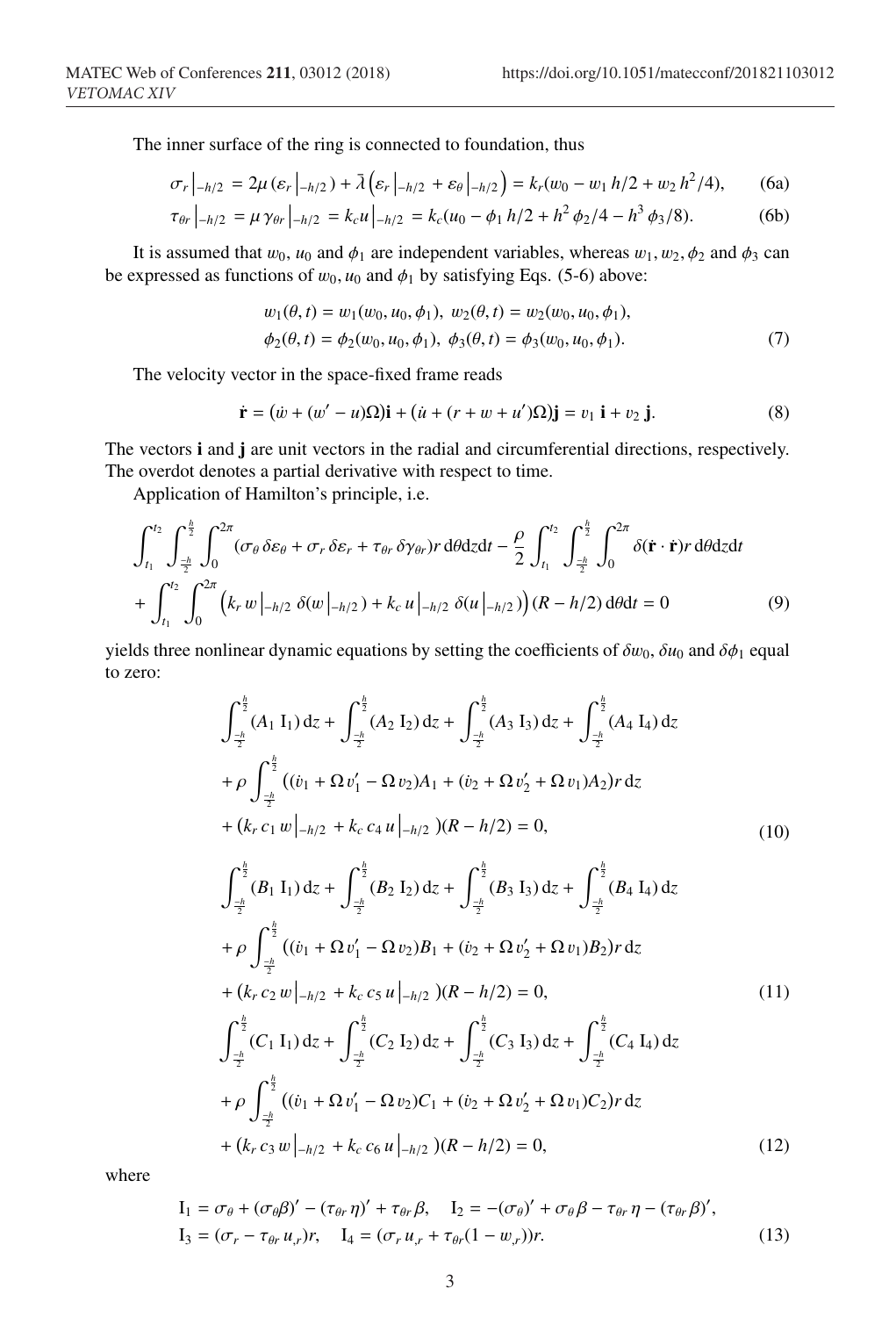The coefficients  $A_1 - A_4$ ,  $B_1 - B_4$ ,  $C_1 - C_4$  and  $c_1 - c_6$  can be obtained by combining Eqs. (1) and (7).

The nonlinear governing equations are then linearised around the static equilibrium resulting from rotation. The static equilibrium is solved from the nonlinear governing equations the same way as Ref. [3]. To obtain to characteristic equation from the linearised governing equations, it is assumed that the dynamic displacements are

$$
w_0(\theta, t) = R W e^{in\theta + i\omega t}, \ u_0(\theta, t) = R U e^{in\theta + i\omega t}, \ \phi_1(\theta, t) = \Phi e^{in\theta + i\omega t}
$$
 (14)

in which  $\omega$  is the natural frequency in space-fixed reference system,  $n$  is the circumferential m which is no included notation  $\frac{1}{2}$  in space the reference system, who included extending mode number and  $i = \sqrt{-1}$ . Substituting Eq. (14) into the linearised governing equations yields the characteristic equation. For convenience, the following dimensionless parameters are introduced

$$
k = \sqrt{EI/(EA)}, \ \bar{k} = k/R, \ \bar{\gamma} = n\bar{k}, \ \bar{\omega} = \omega k/c_0, \ \bar{v} = R\Omega/c_0, \ (\bar{k}_r, \bar{k}_c) = (k_r, k_c)k^2/(Eh) \tag{15}
$$

where  $c_0 = \sqrt{E/\rho}$  is the longitudinal wave speed of a rod,  $I = bh^3/12$  is the cross section area moment of inertia and  $\bar{k}$  is the non-dimensional radius of gyration. The dimensionless characteristic equation is then expressed by

$$
f(\bar{\omega}, \bar{\gamma}, \bar{v}) = 0. \tag{16}
$$

#### **2 Comparison with linear elasticity for the stationary ring case**

To illustrate the significance of satisfaction of boundary conditions, the proposed model is compared with the Timoshenko-type model [4] and elasticity theory for the stationary ring case ( $\Omega = 0$ ). Plane strain is assumed since we consider a ring with  $b \gg h$ .



**Figure 2.** Frequency spectrum (plane strain) for  $h/R = 0.1$ ,  $\bar{k}_c = 0.1$  and  $\Omega = 0$ : (a)  $\bar{k}_r = 0.01$ ; (b)  $\bar{k}_r = 0.5$ .  $\bar{k}_r = 0.5$ .

The frequency spectra are plotted in Fig. 2 for two sets of foundation stiffness and for  $v = 0.4$ . The first three branches of the frequency spectra calculated by the elasticity theory are plotted to compare with the Timoshenko-type theory and the high-order theory proposed here. It can be concluded that the applicability range of the new model is much wider than the Timoshenko-type model [4]. The Timoshenko model is not able to capture the dispersion curves when the foundation stiffness increases as shown in Fig. 2(b) even for the lowest branch of the frequency spectra. In contrast, the current model can accurately predict the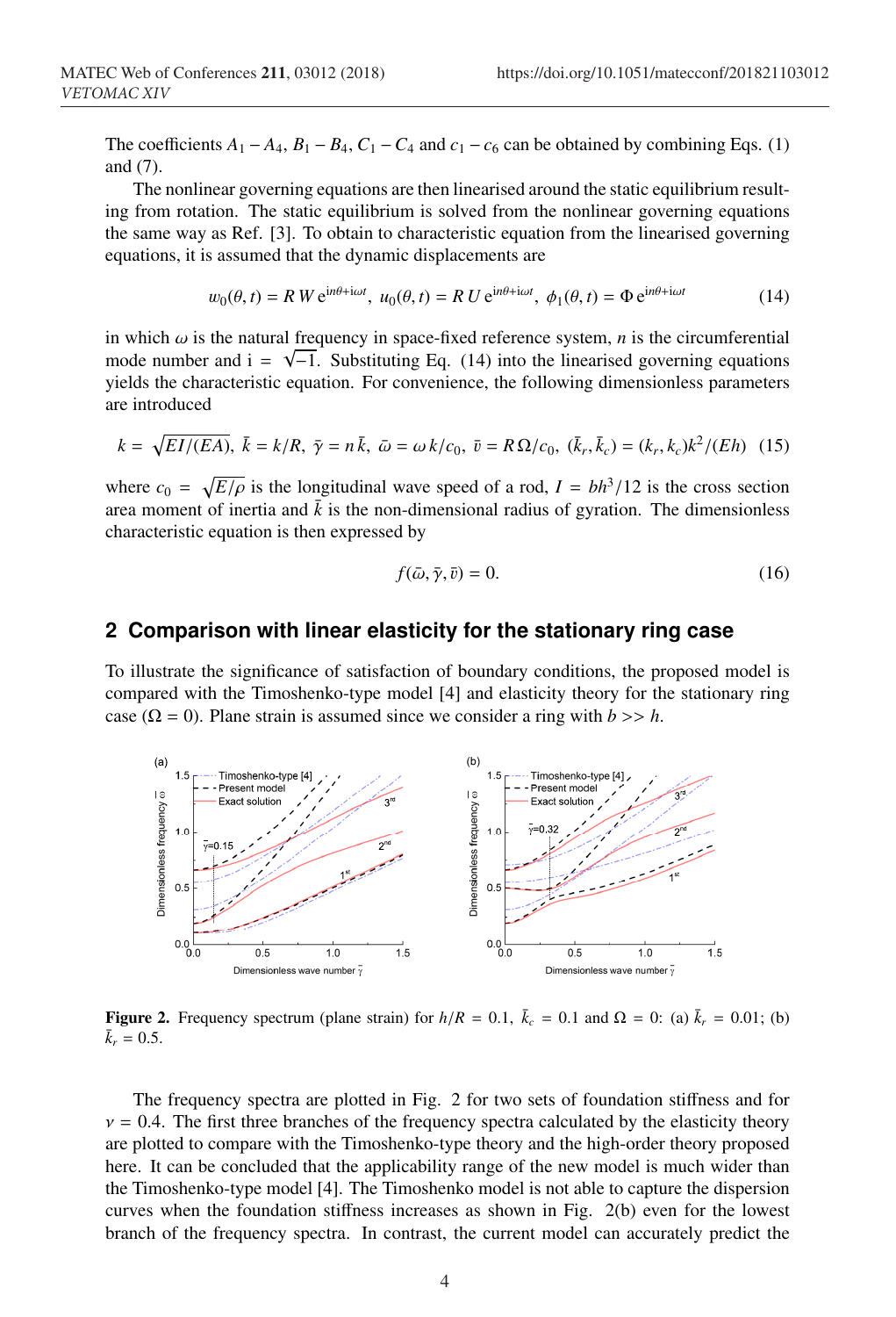lowest branch in the whole range of wavenumbers. For the higher branches, the high-order theory is valid till  $\bar{y} \approx 0.15$  in Fig. 2(a) and  $\bar{y} \approx 0.32$  in Fig. 2(b). To conclude, the high-order theory which considers the boundary conditions at the surfaces and the thoughthickness variations of stresses is shown to be superior to Timoshenko-type ring models.

# **3 Critical speeds of rotating rings**

#### **3.1 Resonant speeds**

Resonant speeds of a rotating ring are defined as the speeds at which resonances of the ring subjected to a stationary load occur. They are the speeds which satisfy the condition  $\bar{\omega} = 0$ [3, 5], namely the natural frequency in the space-fixed coordinate becomes zero at these speeds. By substituting  $\bar{\omega} = 0$  into the characteristic equation (16), one can solve for resonant speeds for each circumferential wavenumber.



**Figure 3.** Resonant speeds for  $h/R = 0.1$ ,  $\bar{k}_c = 0.1$ : (a)  $\bar{k}_r = 0.01$ ; (b)  $\bar{k}_r = 0.5$ .

Figure 3 shows the resonant speeds for  $\bar{k}_r = 0.01$  and  $\bar{k}_r = 0.5$  whick  $\bar{k}_c = 0.1$ . Three curves which correspond to the three dispersion curves shown in Fig. 2 exist. The vertical dotted line in Fig. 3(a)(b) corresponds to wavenumber  $\bar{\gamma} = 0.15$  and  $\bar{\gamma} = 0.32$  which are obtained from Fig. 2 marking the applicable range for the higher branches. That is to say, the thicker solid lines are of interest from the predictions of the present high order theory. The lower abscissa in each plot is the dimensionless wavenumber, whereas the upper abscissa is the corresponding discrete circumferential mode number. In Fig. 3(a), the two models predict qualitatively similar resonant speeds. The resonant speeds of the lowest branch approach the Rayleigh wave speed at large wavenumbers. To conclude, if the foundation is relatively soft, the first order Timoshenko correction gives accurate results on the prediction of resonat speeds. However, it underestimates the minimum resonant speed. In Fig. 3(b), we note that the influence of boundary conditions increases. The quantitatively different resonant speeds predicted in Fig. 3(b) show the significance of boundary conditions for the case of stiff foundation.

#### **3.2 Critical speeds associated with instability**

It has been shown in [3] that instability may occur for certain combination of parameters. Divergence instability of the  $n = 0$  rotational mode always occurs at lower rotational speeds compared to flutter of higher modes.

In a previous study [3], it is concluded that the stiffness of the circumferential springs is a key factor for determining the critical speed corresponding to the onset of instability. Here